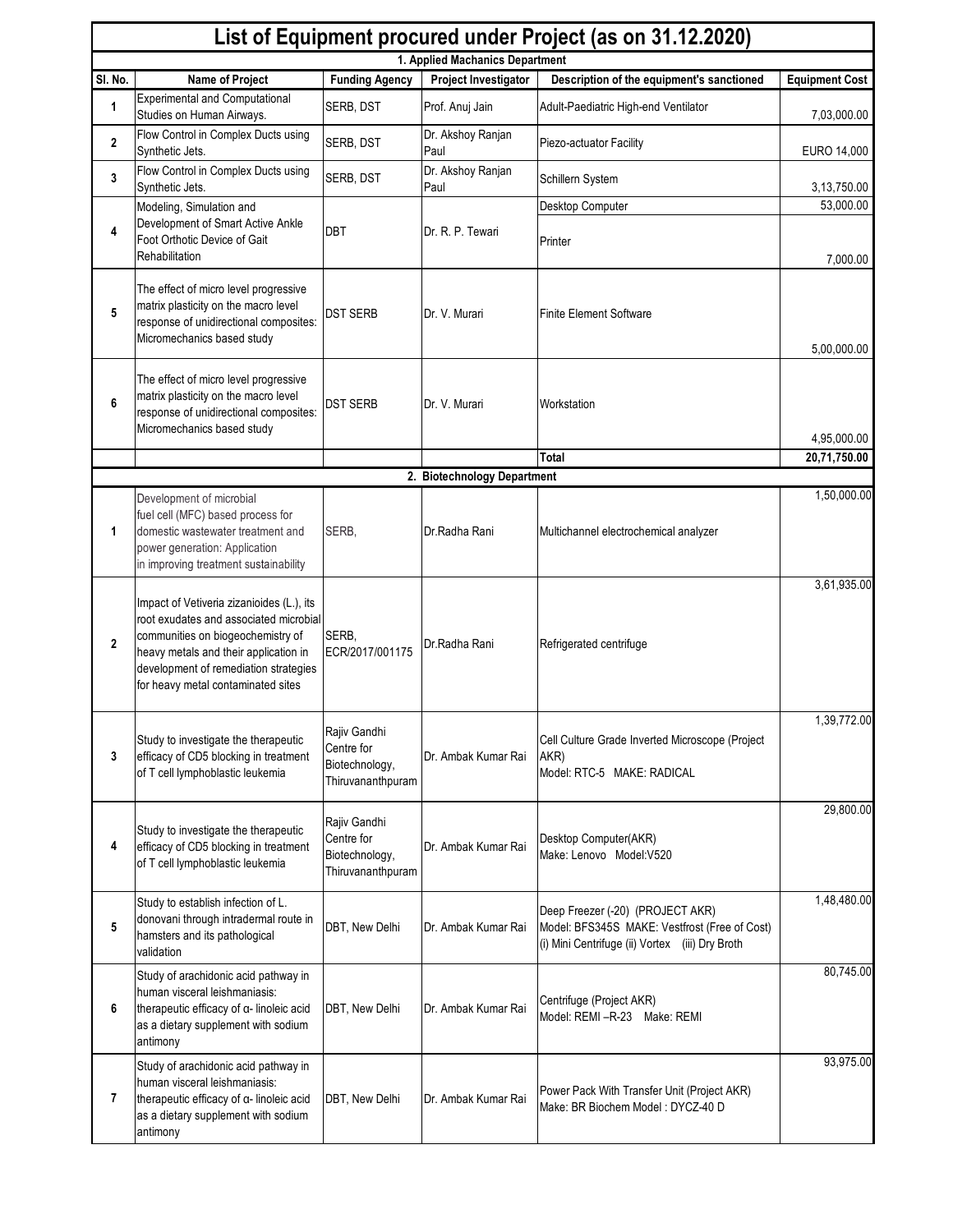| 8  | Study of arachidonic acid pathway in<br>human visceral leishmaniasis:<br>therapeutic efficacy of α- linoleic acid<br>as a dietary supplement with sodium<br>antimony                                          | DBT, New Delhi | Dr. Ambak Kumar Rai   | Electro blotter With Power Pack With Power<br>Supply (Project AKR)<br>Make: BR Biochem Cat No.120059GB                        | 1,02,354.00  |
|----|---------------------------------------------------------------------------------------------------------------------------------------------------------------------------------------------------------------|----------------|-----------------------|-------------------------------------------------------------------------------------------------------------------------------|--------------|
| 9  | Study of arachidonic acid pathway in<br>human visceral leishmaniasis:<br>therapeutic efficacy of α- linoleic acid<br>as a dietary supplement with sodium<br>antimony                                          | DBT, New Delhi | Dr. Ambak Kumar Rai   | Laminar Air Flow Hood (Project AKR)<br>Model: MSW-162 MAKE: MAC                                                               | 1,28,780.00  |
| 10 | Study to establish infection of L.<br>donovani through intradermal route in<br>hamsters and its pathological<br>validation                                                                                    | DBT, New Delhi | Dr. Ambak Kumar Rai   | PCR Machine (PROJECT AKR)<br>S. No. 2990236768 MAKE: Veriti 96well                                                            | 3,33,940.00  |
| 11 | Doman specific functional investigation<br>of YB-1 (a cold shock domain protein)<br>interactors as prospective therapeutic<br>targets in adenocarcinoma of colon                                              | <b>SERB</b>    | Dr. Ashutosh Mani     | Agarose Gel Electrophoresis =01 (Project AM) S.<br>No. COQ241506151<br>Power Supply Constant Voltage=01<br>S. No.Y10F21508001 | 71,861.00    |
| 12 | Screening and identification of natural<br>inhibitors for β-Secretase-1 as<br>potential therapeutics against<br>Alzheimer's disease                                                                           | <b>SERB</b>    | Dr. Ashutosh Mani     | HP Z8 G4 Workstaion (Cpmputer Server)<br>(Project AM)                                                                         | 21,93,972.00 |
| 13 | Doman specific functional investigation<br>of YB-1 (a cold shock domain protein)<br>interactors as prospective therapeutic<br>targets in adenocarcinoma of colon                                              | <b>SERB</b>    | Dr. Ashutosh Mani     | Gradient Thermal Cycler PCR Machine (PROJECT<br>AM) S. No. VERITI-96WELL<br>MAKE: Applied bio Systems USA                     | 2,92,110.00  |
| 14 | Doman specific functional investigation<br>of YB-1 (a cold shock domain protein)<br>interactors as prospective therapeutic<br>targets in adenocarcinoma of colon                                              | <b>SERB</b>    | Dr. Ashutosh Mani     | Vertical Electrophoresis System (Project AM)<br>Make: BR Biochem Model: 9027                                                  | 24,953.00    |
| 15 | Doman specific functional investigation<br>of YB-1 (a cold shock domain protein)<br>interactors as prospective therapeutic<br>targets in adenocarcinoma of colon                                              | <b>SERB</b>    | Dr. Ashutosh Mani     | CO <sub>2</sub> Incubator CCL-1 70B-8-UV                                                                                      | USD 6470.00  |
| 16 | Identification of novel epigenetic<br>biomarkers through next generation<br>sequencing technologies towards<br>developing a multiplex methylight<br>assay for early diagnosis of epithelial<br>ovarian cancer | <b>ICMR</b>    | Dr. Manisha Sachan    | Micro Volume Spectrophotometer (Project MS)<br>MAKE: DeNovix Model: DS-11(3219)                                               | 5,95,350.00  |
| 17 | Characterization of epigenetically<br>deregulated genes in colorectal<br>adenomas/carcinomas by using next<br>generation sequencing technology for<br>the development of novel biomarkers.                    | <b>DBT</b>     | Dr. Sameer Srivastava | Autoclave Sterilization Pressure Cooker (Project<br>SS <sub>2</sub> )<br>SIZE: 25lit (Small) MAKE: NSW-229                    | 14,900.00    |
| 18 | Characterization of epigenetically<br>deregulated genes in colorectal<br>adenomas/carcinomas by using next<br>generation sequencing technology for<br>the development of novel biomarkers.                    | DBT            | Dr. Sameer Srivastava | Computer System (SS2)<br>Make: Acer Verition                                                                                  | 37,998.00    |
| 19 | Characterization of epigenetically<br>deregulated genes in colorectal<br>adenomas/carcinomas by using next<br>generation sequencing technology for<br>the development of novel biomarkers.                    | <b>DBT</b>     | Dr. Sameer Srivastava | UPRIGHT DEEP FREEZER (Project SS2)<br>Model: BFS150 Make: VESTFROS                                                            | 37,098.00    |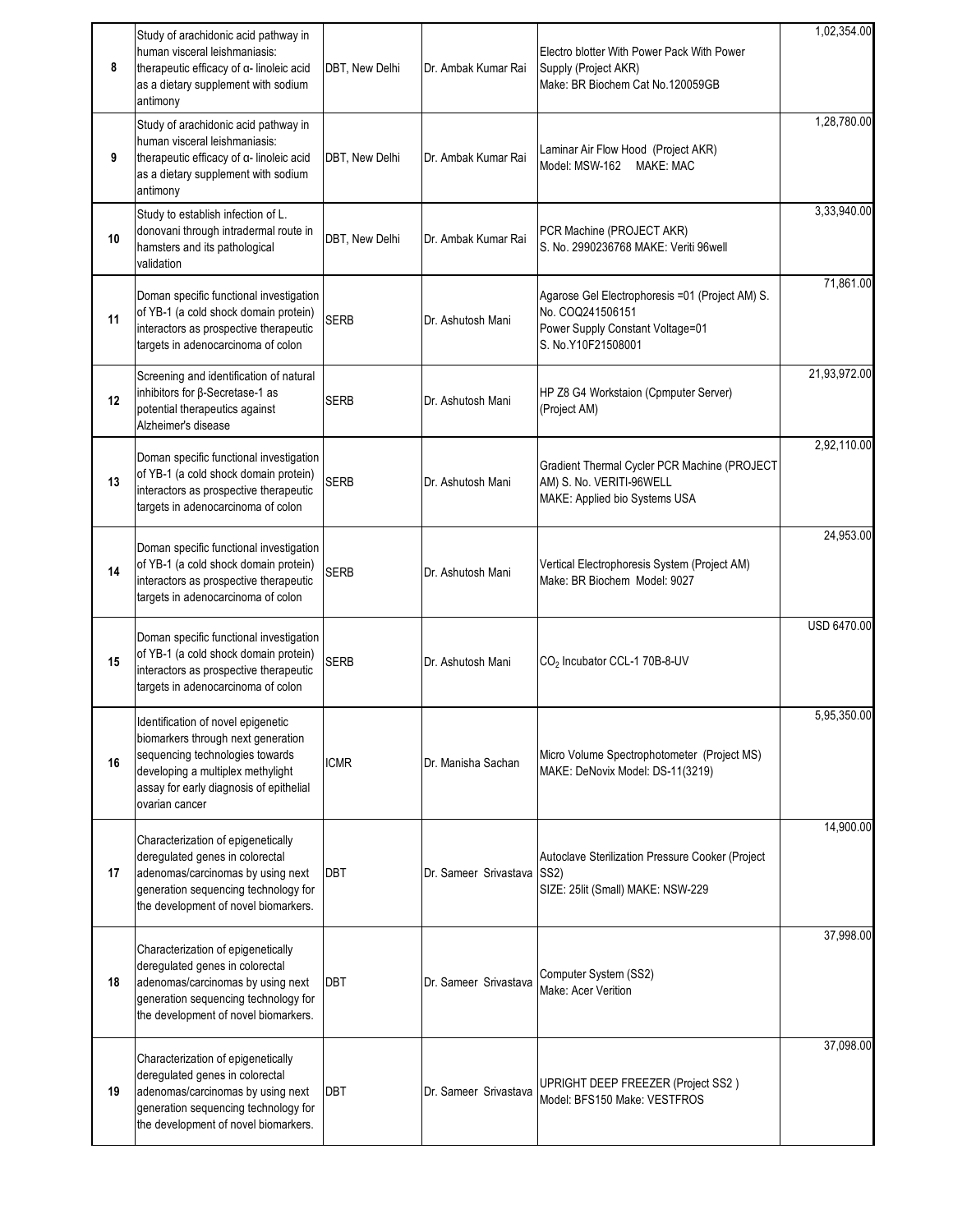| 20 | Biosynthesis of isoprene, an<br>industrially important hydrocarbon,<br>using E. coli as model                                                                                              | DBT        | Dr. Sameer Srivastava                 | Micro Centrifuge (Project SS2)<br>Model: RM-03 Plus Make: REMI            | 44,500.00    |
|----|--------------------------------------------------------------------------------------------------------------------------------------------------------------------------------------------|------------|---------------------------------------|---------------------------------------------------------------------------|--------------|
| 21 | Characterization of epigenetically<br>deregulated genes in colorectal<br>adenomas/carcinomas by using next<br>generation sequencing technology for<br>the development of novel biomarkers. | DBT        | Dr. Sameer Srivastava                 | Heat Block (Project SS2)<br>MAKE: HB-221 S. No. 217099                    | 12,600.00    |
| 22 | Biosynthesis of isoprene, an<br>industrially important hydrocarbon,<br>using E. coli as model                                                                                              | <b>DBT</b> | Dr. Sameer Srivastava                 | Incubator Shaker Cooling (ProjectSS2)<br>Model: Orbitek LE                | 2,45,700.00  |
| 23 | Characterization of epigenetically<br>deregulated genes in colorectal<br>adenomas/carcinomas by using next<br>generation sequencing technology for<br>the development of novel biomarkers. | DBT        | Dr. Sameer Srivastava Cat no. 8034010 | pH Meter (Project SS2)<br>Make: EUTECH                                    | 14,921.00    |
| 24 | Characterization of epigenetically<br>deregulated genes in colorectal<br>adenomas/carcinomas by using next<br>generation sequencing technology for<br>the development of novel biomarkers. | DBT        | Dr. Sameer Srivastava S. No ZCGS20351 | Mini Rotatory Shaker (Project SS2)<br>Make: REMI                          | 14,910.00    |
| 25 | Characterization of epigenetically<br>deregulated genes in colorectal<br>adenomas/carcinomas by using next<br>generation sequencing technology for<br>the development of novel biomarkers. | DBT        | Dr. Sameer Srivastava                 | Refrigerator (Project SS2)<br>Make: Videocon                              | 14,840.00    |
| 26 | Biosynthesis of isoprene, an<br>industrially important hydrocarbon,<br>using E. coli as model organism.                                                                                    | <b>DBT</b> |                                       | Dr. Sameer Srivastava Refrigerator (LG) (PROJECT SS2)                     | 40,500.00    |
| 27 | Characterization of epigenetically<br>deregulated genes in colorectal<br>adenomas/carcinomas by using next<br>generation sequencing technology for<br>the development of novel biomarkers. | DBT        | Dr. Sameer Srivastava S. No. PRIMA96  | Gradient PCR Machine (PCR) (PROJECT SS2)<br><b>MAKE: HIMEDIA</b>          | 2,15,250.00  |
| 28 | Biosynthesis of isoprene, an<br>industrially important hydrocarbon,<br>using E. coli as model organism.                                                                                    | DBT        | Dr. Sameer Srivastava                 | Real time PCR (Project SS2)<br>Make: Thermo Fisher Scientific             | 10,90,110.00 |
| 29 | Biosynthesis of isoprene, an<br>industrially important hydrocarbon,<br>using E. coli as model organism.                                                                                    | DBT        | Dr. Sameer Srivastava                 | Probe Sonicator (Project SS2)<br>Model: JY9211N Make: Helix Biosciences   | 1,85,000.00  |
| 30 | Characterization of epigenetically<br>deregulated genes in colorectal<br>adenomas/carcinomas by using next<br>generation sequencing technology for<br>the development of novel biomarkers. | DBT        | Dr. Sameer Srivastava                 | Electrophoresis Power Supply (Project SS2)<br>S. No. LA690/343/VD3759     | 14,994.00    |
| 31 | Characterization of epigenetically<br>deregulated genes in colorectal<br>adenomas/carcinomas by using next<br>generation sequencing technology for<br>the development of novel biomarkers. | DBT        | Dr. Sameer Srivastava                 | Double Vertical Gel Elect.<br>(Project SS2)<br>Model: V22518-8            | 46,935.00    |
| 32 | Process development for biremediation<br>of grease waste                                                                                                                                   | DST, GOI   | Dr. Sangeeta Negi                     | Cooling Centrifuge (Project SNB)<br>S. No. ZBEU-13974 Make: REMI          | 97,755.00    |
| 33 | Sorghum Stover based Bio-refinery for<br>fuel and chemicals.                                                                                                                               | MNRE, GOI  | Dr. Sangeeta Negi                     | Electronic Weighing Balance (PROJECT SNB)<br>Model.-ATX224 MAKE: SHIMADZU | 94,815.00    |
| 34 | Sorghum Stover based Bio-refinery for<br>fuel and chemicals.                                                                                                                               | MNRE, GOI  | Dr. Sangeeta Negi                     | HPLC(Project SNB) S. No. Decahoo252<br>Make: Agilent Tech.                | 20,32,916.00 |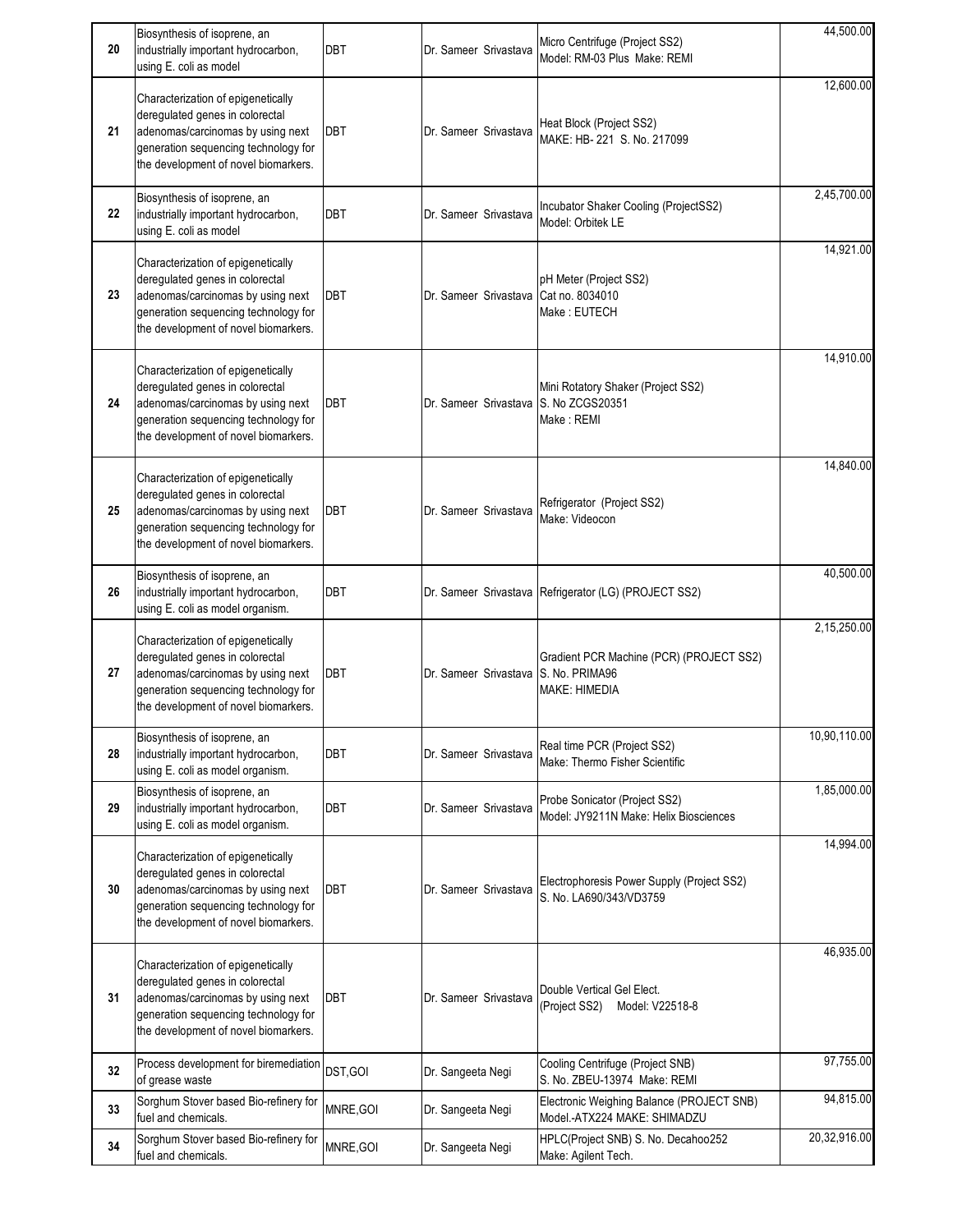| 35 | Development for enzymatic conversion<br>of grease into long chain fatty acid                                                                                                                                                 | DBT, GOI                        | Dr. Sangeeta Negi   | Ultrasonicator Equipment With 6mm Probe<br>(PROJECT SNB)<br>Model: SKL 500D Walts Make: NINGBO Haishu<br>Sklon Ningbo                                                                               | 2,32,938.00  |
|----|------------------------------------------------------------------------------------------------------------------------------------------------------------------------------------------------------------------------------|---------------------------------|---------------------|-----------------------------------------------------------------------------------------------------------------------------------------------------------------------------------------------------|--------------|
| 36 | Screening, selection and validation of<br>novel canine parvovirus specific<br>aptamers                                                                                                                                       | DBT                             | Dr. Seema Nara      | Orbital Shaker Incubator (SN)<br>Make: Ocean Life Science Corporation Model:<br>OLSC-109                                                                                                            | 1,89,000.00  |
| 37 | Rapid assay for simultaneous<br>detection of toxins of Staphylococcus<br>aureus and Clostridium botulinum in<br>dairy products                                                                                               | <b>DST-SERB</b>                 | Dr. Seema Nara      | SS Easy Printer Printing Devices (Project SN)<br>Model: LPM -02                                                                                                                                     | 1,41,406.00  |
| 38 | Screening, selection and validation of<br>novel canine parvovirus specific<br>aptamers                                                                                                                                       | DBT                             | Dr. Seema Nara      | Water Bath (Project SN)<br>Make Labtech S. No. 190400895                                                                                                                                            | 1,36,500.00  |
| 39 | Study of role of lactone signaling and<br>alginate production on neutrophil<br>interaction, apoptosis, and subsequent<br>macrophage mediated phagocytosis<br>against Pseudomonas aeruginosa<br>biofilm associated infections | SERB-EMR                        | Dr. Vishnu Agarwal  | CO <sub>2</sub> Incubator For Cell Culture<br>(With Co2 Cylinder and Regulator)<br>(Project VA)<br>Make: ESCO Model: CLS-170-B-8                                                                    | 5,22,185.00  |
| 40 | Study of role of lactone signaling and<br>alginate production on neutrophil<br>interaction, apoptosis, and subsequent<br>macrophage mediated phagocytosis<br>against Pseudomonas aeruginosa<br>biofilm associated infections | SERB-EMR                        | Dr. Vishnu Agarwal  | Inverted Fluorescent Microscope (Project VA)<br>Make: Olympus Model: CKX53                                                                                                                          | 12,95,961.00 |
| 41 | Study of antibody and human<br>morphonuclearneutrophils (PMN)<br>mediated phagocytosis of PNAG<br>positive Staphylococcus epidermidis<br>biofilms and estimation of Caspase-3-<br>like Protease (CLP) production             | DBT                             | Dr. Vishnu Agarwal  | Nano Spectrophotometer (PROJECT VA)<br>Model No. NANODROP 2000-234.<br><b>MAKE: THERMO SCIENTIFIC</b>                                                                                               | 6,93,000.00  |
| 42 | Study of antibody and human<br>morphonuclear neutrophils (PMN)<br>mediated phagocytosis of PNAG<br>positive Staphylococcus epidermidis<br>biofilms and estimation of Caspase-3-<br>like Protease (CLP) production            | <b>DBT</b>                      | Dr. Vishnu Agarwal  | Vertical Protein Gel Assembly With Accessories<br>(PROJECT VA) S.No.03/2015/F/280 MAKE:<br><b>GENEI</b>                                                                                             | 94,500.00    |
| 43 | Augmentation of fermentative<br>biohydrogen production by using<br>nanoparticles and immobilization<br>techniques for mitigating biowastes                                                                                   | DST-Women<br>Scientist Scheme A | Prof. Anjana Pandey | Laptop (Dell) (AP/Priya Rai)                                                                                                                                                                        | 68,997.90    |
| 44 | Integrated bio-hydrogen production<br>from renewable biomass and biological DBT, Gol<br>wastes using microbial strains                                                                                                       |                                 | Prof. Anjana Pandey | Gel Documentation System (Project AP)<br>Make: Bio Rad Model: 1708270                                                                                                                               | 4,37,325.00  |
| 45 | Integrated bio-hydrogen production<br>from renewable biomass and biological DBT, Gol<br>wastes using microbial strains                                                                                                       |                                 | Prof. Anjana Pandey | Gas Chromatograph Purification Panel &<br>Cylinders (MNRE Project AP) S. No.<br>CN15712007 Model.No.7820A Make: Agilent<br>PC, PRINTER, TFT, ONLINE UPS, SYLINDER,<br><b>GAS PURIFICATION PANAL</b> | 13,36,414.00 |
| 46 | Integrated bio-hydrogen production<br>from renewable biomass and biological DBT<br>wastes using microbial strains                                                                                                            |                                 | Prof. Anjana Pandey | Magnetic Stirrer With Hot Plate (Project AP)<br>S. No. L2151 MAKE: LABMAN                                                                                                                           | 14,700.00    |
| 47 | Integrated bio-hydrogen production<br>from renewable biomass and biological DBT<br>wastes using microbial strains                                                                                                            |                                 | Prof. Anjana Pandey | Orbital Shaker With Accessories (Project AP)<br>Model: CIS-24BL MAKE: REMI                                                                                                                          | 2,10,580.00  |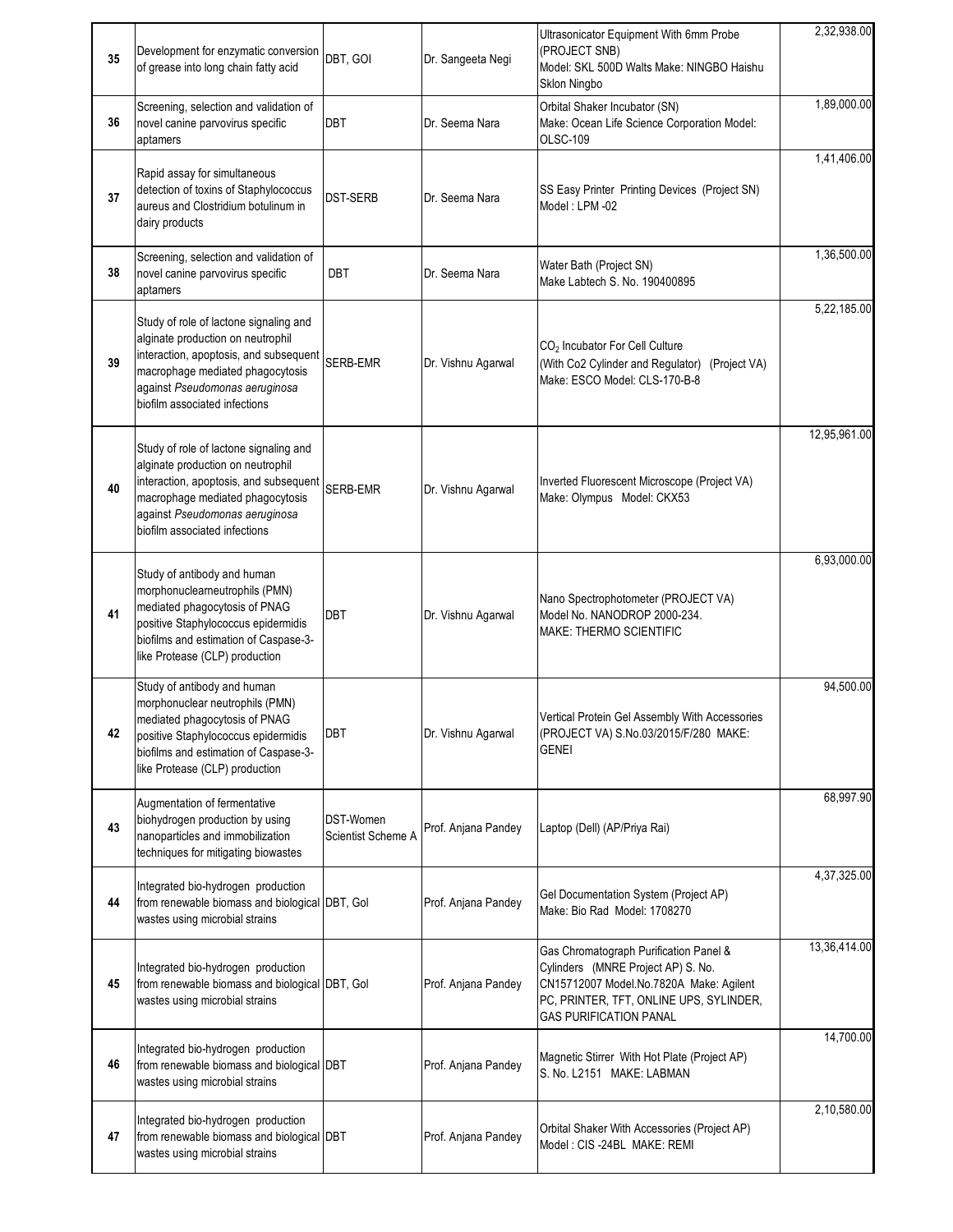| 48             | Integrated bio-hydrogen production<br>from renewable biomass and biological DBT<br>wastes using microbial strains                                                     |                  | Prof. Anjana Pandey                         | Refrigerator (Project AP)<br>Make: SAMSUNG<br>Model: 22M272YS8                           | 18,400.00                |
|----------------|-----------------------------------------------------------------------------------------------------------------------------------------------------------------------|------------------|---------------------------------------------|------------------------------------------------------------------------------------------|--------------------------|
| 49             | Integrated bio-hydrogen production<br>from renewable biomass and biological DBT<br>wastes using microbial strains                                                     |                  | Prof. Anjana Pandey                         | Tissue Culture Rack (Project AP)<br>Make: SSGW                                           | 14,700.00                |
| 50             | Studies on Nanoparticles mediated<br>toxicity, tolerance mechanism and their CSIR Sponsored<br>toxicity management in some<br>susceptible and tolerant Rice varieteas | Research Project | Prof. Shivesh Sharma                        | BOD Incubator 420 liter. (Project SS1)<br>Model. No. MKSI-109-D<br>S. No. 10181          | 99,799.00                |
| 51             | Studies on Nanoparticles mediated<br>toxicity, tolerance mechanism and their CSIR Sponsored<br>toxicity management in some<br>susceptible and tolerant Rice varieteas | Research Project | Prof. Shivesh Sharma                        | Plant Growth Chamber (Project SS)<br>MAKE: Ocean Life Science Model: OLSC-119E-8         | 4,46,250.00              |
|                |                                                                                                                                                                       |                  |                                             | Total                                                                                    | 1,49,56,424.90           |
|                |                                                                                                                                                                       |                  | 3. Chemical Engineering Department          |                                                                                          |                          |
|                |                                                                                                                                                                       |                  |                                             | Desktop Computer                                                                         | 53,500.00                |
|                | "Reactive extraction of nicotinic- and                                                                                                                                |                  |                                             | <b>HP LaserJet Printer</b>                                                               | 8,500.00                 |
| 1              | isonicotinic acids from aqueous                                                                                                                                       | <b>SERB</b>      | Dr. Sushil Kumar                            | Magnetic Stirrer with Hot Plate                                                          | 68,355.00                |
|                | solution"                                                                                                                                                             |                  |                                             | pH Meter                                                                                 | 26,932.00                |
|                |                                                                                                                                                                       |                  |                                             | Shaking Water Bath                                                                       | 99,225.00                |
| $\overline{2}$ | "Design of food products for diabrtic<br>and hyperuricemia patients using<br>enzymatic and chemical modification"                                                     | <b>DIC</b>       | Dr. Harinder Singh                          | <b>IBF 25 L Convection Microwave Oven</b>                                                | 15.347.00                |
| 3              | 'Effect of dual mofifications on starch                                                                                                                               | <b>MOFPI</b>     | Dr. Harinder Singh                          | pH Meter                                                                                 | 20,700.00                |
|                | isolated from various cultivars of                                                                                                                                    |                  |                                             | Vacuum Pump Oil free                                                                     | 13,499.00                |
|                | sorghum for the production of specialty<br>and resistant starches and evaluation                                                                                      |                  |                                             | Peristaltic Pump                                                                         | 15,458.00                |
|                | of genotype diversity in cultivars using<br>flour as model"                                                                                                           |                  |                                             | <b>Texture Analyzer</b>                                                                  | 14,00,000.00             |
|                | In situ biodiesel production from                                                                                                                                     |                  |                                             | Dakshin Ultrasonic Processor (DP - 500)                                                  | 3,54,000.00              |
| 4              | microalgae using ultrasonic assisted<br>reactor (ecr/2016/001866)                                                                                                     | <b>SERB</b>      | Dr. Dipesh S. Patle                         | Prestro digital balance (SP202)                                                          | 36,846.00                |
|                |                                                                                                                                                                       |                  |                                             | <b>Total</b>                                                                             | 20,97,015.00             |
|                |                                                                                                                                                                       |                  | 4. Civil Engineering Department             |                                                                                          |                          |
|                | Identification of Groundwater Prospect<br>and Recharge Zones in Districts                                                                                             | NRDMS-DST, New   |                                             | Resistivity meter AQUA II Plus TERRSET 18<br>Software HP Prodesk Computer Inkjet Printer | 223360.00                |
| 1              | Banda of Budelkhand Region of Uttar                                                                                                                                   | Delhi            | Dr. H.K. Pandey                             | <b>TERRSET 18 Software</b>                                                               | 171690.00                |
|                | Pradesh                                                                                                                                                               |                  |                                             | <b>HP Prodesk Computer</b>                                                               | 73920.00                 |
|                |                                                                                                                                                                       |                  |                                             | <b>Inkjet Printer</b>                                                                    | 15490.00                 |
|                |                                                                                                                                                                       |                  |                                             | 3.0 KVA on line UPS                                                                      | 28,495.00                |
|                |                                                                                                                                                                       |                  |                                             | HP AIO Desktop Model HPTS27-Q202in                                                       | 1,40,000.00              |
|                |                                                                                                                                                                       |                  |                                             | HP Laser Printer Model: M227dw Print Scan                                                |                          |
|                |                                                                                                                                                                       |                  |                                             | Copy, duplex wireless<br>Portable Core Drilling Machine Stand                            | 31,350.00<br>1,08,150.00 |
|                | "Capacity Building in Dam Safety                                                                                                                                      |                  |                                             | Tele Magnification Optical Level and Portable                                            |                          |
| $\mathbf{2}$   | under Dam Rehabilitation and                                                                                                                                          | <b>DRIP</b>      | Prof. R.P. Tiwari                           | Core Cutting Machine (GDB 180WE)                                                         | 1,18,125.00              |
|                | Improvement Project"                                                                                                                                                  |                  |                                             | YSI Pro DSS Handheld with GPS                                                            | 8,26,000.00              |
|                |                                                                                                                                                                       |                  |                                             | Trimble Total Station S5 1" Autolock Dr Plus                                             | 8,37,375.00              |
|                |                                                                                                                                                                       |                  |                                             | MIKE Hydro River Soft ware                                                               | 13,54,500.00             |
|                |                                                                                                                                                                       |                  |                                             | MIKE HYDRO Basin-Single User Two-day hands-                                              |                          |
|                |                                                                                                                                                                       |                  |                                             | on training at MNNIT Campus                                                              | 4,77,178.00              |
|                |                                                                                                                                                                       |                  |                                             | Total                                                                                    | 44,05,633.00             |
|                |                                                                                                                                                                       |                  | 5. Computer Science Engineering Deapartment |                                                                                          |                          |
|                |                                                                                                                                                                       |                  |                                             | <b>LED Minibeam Projector</b>                                                            | 4,700.00                 |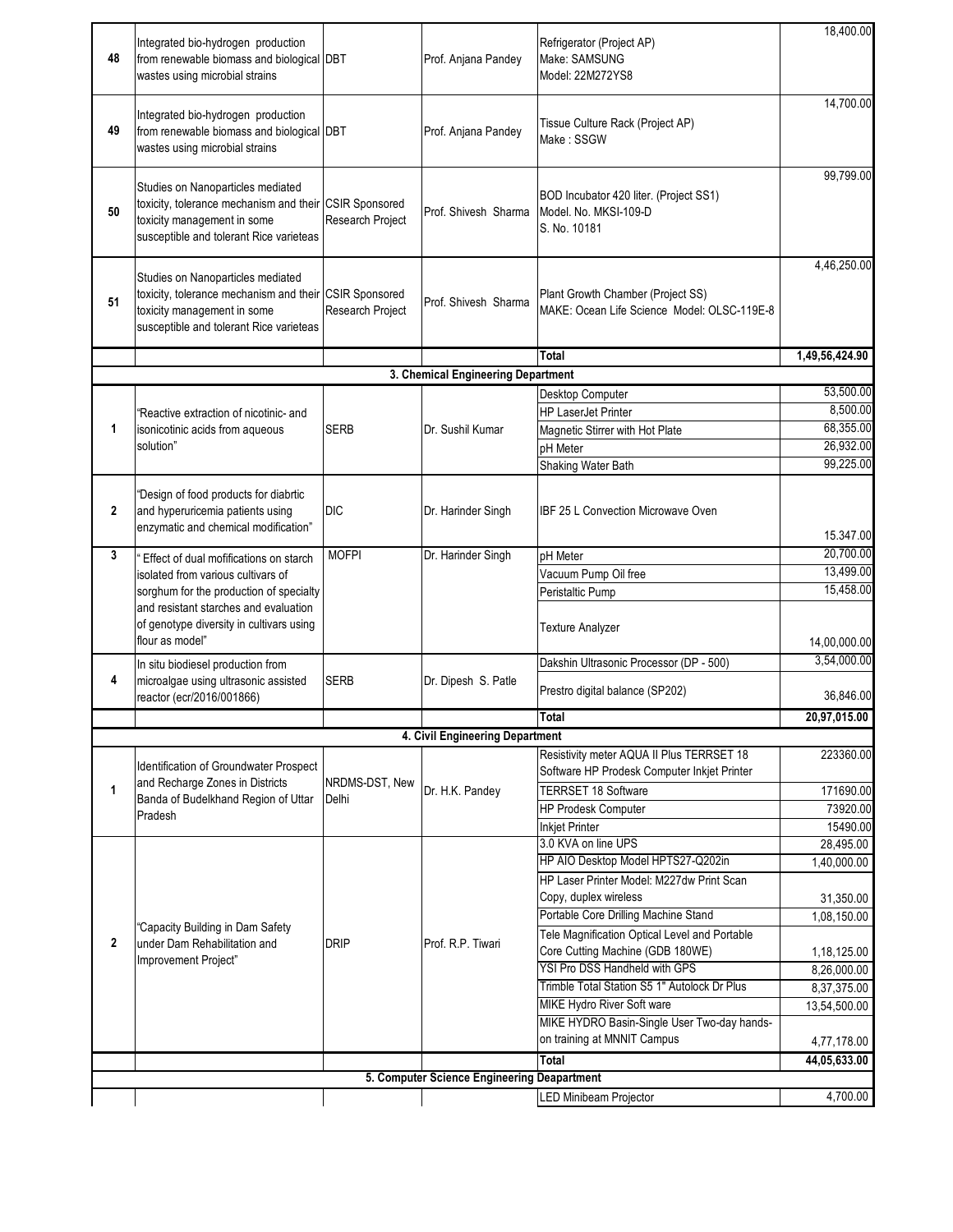| 1              | Kumbh Mela Project                                                                                              | <b>Uttar Pradesh</b><br>Government | Dr. Mayank Pandey                                                                                                                                                                                                                                                                                                                                                                                                                                                                                                                                                                                                                                                                                                                                                                                                                                         | Anylogic University Researcher Node Locked USB<br>Key), Perpetual License for Window/GTK<br>Linux/Mac OS including all Libraries and<br><b>OPTQUEST</b> | 3,25,174.00     |
|----------------|-----------------------------------------------------------------------------------------------------------------|------------------------------------|-----------------------------------------------------------------------------------------------------------------------------------------------------------------------------------------------------------------------------------------------------------------------------------------------------------------------------------------------------------------------------------------------------------------------------------------------------------------------------------------------------------------------------------------------------------------------------------------------------------------------------------------------------------------------------------------------------------------------------------------------------------------------------------------------------------------------------------------------------------|---------------------------------------------------------------------------------------------------------------------------------------------------------|-----------------|
|                |                                                                                                                 |                                    |                                                                                                                                                                                                                                                                                                                                                                                                                                                                                                                                                                                                                                                                                                                                                                                                                                                           | Computer Server PowerEdge                                                                                                                               | 1,52,793.41     |
|                | Intelligent detection and mitigation of                                                                         | DST/ICPS/CPS-                      | Dr. Shashank                                                                                                                                                                                                                                                                                                                                                                                                                                                                                                                                                                                                                                                                                                                                                                                                                                              | Desktop Computer                                                                                                                                        | 1,44,982.80     |
| $\overline{2}$ | DDoS attack in SDN                                                                                              | Individual,                        | Srivastava                                                                                                                                                                                                                                                                                                                                                                                                                                                                                                                                                                                                                                                                                                                                                                                                                                                | 0.5/84 (KVA/VAH (Interactive UPS)                                                                                                                       | 4,490.00        |
|                |                                                                                                                 |                                    |                                                                                                                                                                                                                                                                                                                                                                                                                                                                                                                                                                                                                                                                                                                                                                                                                                                           | Power Edge R 630 Server                                                                                                                                 | 8,39,517.00     |
|                |                                                                                                                 |                                    |                                                                                                                                                                                                                                                                                                                                                                                                                                                                                                                                                                                                                                                                                                                                                                                                                                                           |                                                                                                                                                         |                 |
|                |                                                                                                                 |                                    |                                                                                                                                                                                                                                                                                                                                                                                                                                                                                                                                                                                                                                                                                                                                                                                                                                                           | Desktop PC                                                                                                                                              | 10,05,921.00    |
| 3              | Information Security Education &                                                                                | DietY/MEITY, New                   | Dr. R.S. Yadav                                                                                                                                                                                                                                                                                                                                                                                                                                                                                                                                                                                                                                                                                                                                                                                                                                            | Apple Brand Ultra Light Notebook                                                                                                                        | 1,86,197.00     |
|                | Awarness (ISEA) Project Phase-II                                                                                | Delhi                              |                                                                                                                                                                                                                                                                                                                                                                                                                                                                                                                                                                                                                                                                                                                                                                                                                                                           | Mellanox Connect                                                                                                                                        | 4,99,065.00     |
|                |                                                                                                                 |                                    |                                                                                                                                                                                                                                                                                                                                                                                                                                                                                                                                                                                                                                                                                                                                                                                                                                                           | 15 KVA ON-LINE UPS                                                                                                                                      | 2,10,602.00     |
|                |                                                                                                                 |                                    |                                                                                                                                                                                                                                                                                                                                                                                                                                                                                                                                                                                                                                                                                                                                                                                                                                                           | 1U 17" Rack Mountable LCD Console                                                                                                                       | 1,00,800.00     |
|                |                                                                                                                 |                                    |                                                                                                                                                                                                                                                                                                                                                                                                                                                                                                                                                                                                                                                                                                                                                                                                                                                           | Total                                                                                                                                                   | 34,74,242.21    |
|                |                                                                                                                 |                                    | 6. Electrical Engineering Department                                                                                                                                                                                                                                                                                                                                                                                                                                                                                                                                                                                                                                                                                                                                                                                                                      |                                                                                                                                                         |                 |
| 1              | Solar Photovaltaic Array Power<br><b>Conversion Using Embedded</b><br><b>Cascaded Multilevel Inverter</b>       | <b>SERB Research</b><br>Procect    | Prof. Rajesh Gupta                                                                                                                                                                                                                                                                                                                                                                                                                                                                                                                                                                                                                                                                                                                                                                                                                                        | Solar Photo Voltaic Module                                                                                                                              | 3,40,000.00     |
| $\overline{2}$ | Embedded disturbance detection and<br>classification for the distributed<br>generation source connected to grid | DST-SERB 2015                      | Dr. S.R. Mohanty                                                                                                                                                                                                                                                                                                                                                                                                                                                                                                                                                                                                                                                                                                                                                                                                                                          | Solar Panel with Accessories                                                                                                                            | 18,77,900.00    |
| 3              | Hybrid DC Micro Grid System for<br><b>Future Residential-Rural Electrification</b>                              | MNRE Hybrid DC<br>Microgrid System | Prof. Rajesh Gupta                                                                                                                                                                                                                                                                                                                                                                                                                                                                                                                                                                                                                                                                                                                                                                                                                                        | Solar Panel                                                                                                                                             | 57,720.00       |
| 4              | Hybrid DC Micro Grid System for<br>Future Residential-Rural Electrification                                     | MNRE Hybrid DC<br>Microgrid System | Prof. Rajesh Gupta                                                                                                                                                                                                                                                                                                                                                                                                                                                                                                                                                                                                                                                                                                                                                                                                                                        | Wind Turbine Emulator                                                                                                                                   | 6,45,400.00     |
|                |                                                                                                                 |                                    |                                                                                                                                                                                                                                                                                                                                                                                                                                                                                                                                                                                                                                                                                                                                                                                                                                                           | Total                                                                                                                                                   | 29,21,020.00    |
|                |                                                                                                                 |                                    |                                                                                                                                                                                                                                                                                                                                                                                                                                                                                                                                                                                                                                                                                                                                                                                                                                                           |                                                                                                                                                         |                 |
|                |                                                                                                                 |                                    |                                                                                                                                                                                                                                                                                                                                                                                                                                                                                                                                                                                                                                                                                                                                                                                                                                                           | HP Z440 work Station (Quantity is 5)                                                                                                                    | 6,62,813.00     |
|                |                                                                                                                 |                                    |                                                                                                                                                                                                                                                                                                                                                                                                                                                                                                                                                                                                                                                                                                                                                                                                                                                           | Basys 3 Boards (Quantity is 10)                                                                                                                         |                 |
|                |                                                                                                                 |                                    |                                                                                                                                                                                                                                                                                                                                                                                                                                                                                                                                                                                                                                                                                                                                                                                                                                                           | PMOD keypad (Quantity is 10)                                                                                                                            |                 |
|                |                                                                                                                 |                                    |                                                                                                                                                                                                                                                                                                                                                                                                                                                                                                                                                                                                                                                                                                                                                                                                                                                           |                                                                                                                                                         | 1,68,405.00     |
|                |                                                                                                                 |                                    |                                                                                                                                                                                                                                                                                                                                                                                                                                                                                                                                                                                                                                                                                                                                                                                                                                                           |                                                                                                                                                         |                 |
|                |                                                                                                                 |                                    |                                                                                                                                                                                                                                                                                                                                                                                                                                                                                                                                                                                                                                                                                                                                                                                                                                                           |                                                                                                                                                         |                 |
|                |                                                                                                                 |                                    |                                                                                                                                                                                                                                                                                                                                                                                                                                                                                                                                                                                                                                                                                                                                                                                                                                                           |                                                                                                                                                         | 1,47,771.00     |
|                |                                                                                                                 |                                    |                                                                                                                                                                                                                                                                                                                                                                                                                                                                                                                                                                                                                                                                                                                                                                                                                                                           |                                                                                                                                                         | 2,02,020.00     |
|                |                                                                                                                 |                                    |                                                                                                                                                                                                                                                                                                                                                                                                                                                                                                                                                                                                                                                                                                                                                                                                                                                           |                                                                                                                                                         |                 |
|                |                                                                                                                 |                                    |                                                                                                                                                                                                                                                                                                                                                                                                                                                                                                                                                                                                                                                                                                                                                                                                                                                           | (i) IC Nanometer Design bundle -100 licenses<br>(ii) Design verification and test bundle - 100<br>license                                               |                 |
|                |                                                                                                                 |                                    |                                                                                                                                                                                                                                                                                                                                                                                                                                                                                                                                                                                                                                                                                                                                                                                                                                                           | (iii) Board/PCB bundle - 100 licenses                                                                                                                   | 7,54,067.00     |
|                | Special Manpower Development                                                                                    |                                    | 7. Electronics & Communication Engineering Department<br>PMOD CLP (Quantity is 10)<br>Analog Discover kit (Quantity is 3)<br>Xybo Boards (Quantity is 5)<br>Prof. Vijaya Bhadauaria Nexys 4 DDR (Quantity is 5)<br>16 GB ECC memory Modules (8 Nos.)<br>Mentor Graphics EDA Tools:<br>Cadence EDA Tools:<br>(i) Core system development suite (SDS) bundle<br>for digital and analog - 20 licenses<br>(ii) Add-on solution for SDS bundle - 10 licenses<br>(iii) Silicon package board bundle (SPB) bundle -<br>10 license<br>Synopsys EDA Tools:<br>(i) Asia Pac Front End University Bundle - 5<br>Dr. Santosh Kumar<br>licenses<br>Gupta<br>(ii) Asia Pac Back End University Bundle - 5<br>licenses<br>(iii) Asia Pac 2D TCAD Univ. Bundle - 5 licenses<br>(IV) Asia Pac Full Custom University Bundle - 3<br>licenses<br>Xilinx VIVADO - 25 licenses |                                                                                                                                                         |                 |
| 1              | Program- Chip to System Design<br>(SMDP-C2SD)                                                                   | MeitY, Government<br>of India      |                                                                                                                                                                                                                                                                                                                                                                                                                                                                                                                                                                                                                                                                                                                                                                                                                                                           |                                                                                                                                                         |                 |
|                |                                                                                                                 |                                    |                                                                                                                                                                                                                                                                                                                                                                                                                                                                                                                                                                                                                                                                                                                                                                                                                                                           |                                                                                                                                                         | \$14,262.30     |
|                |                                                                                                                 |                                    |                                                                                                                                                                                                                                                                                                                                                                                                                                                                                                                                                                                                                                                                                                                                                                                                                                                           |                                                                                                                                                         |                 |
|                |                                                                                                                 |                                    |                                                                                                                                                                                                                                                                                                                                                                                                                                                                                                                                                                                                                                                                                                                                                                                                                                                           |                                                                                                                                                         |                 |
|                |                                                                                                                 |                                    |                                                                                                                                                                                                                                                                                                                                                                                                                                                                                                                                                                                                                                                                                                                                                                                                                                                           |                                                                                                                                                         | 14,28,688.22    |
|                |                                                                                                                 |                                    |                                                                                                                                                                                                                                                                                                                                                                                                                                                                                                                                                                                                                                                                                                                                                                                                                                                           |                                                                                                                                                         | 1,09,444.00     |
|                |                                                                                                                 |                                    |                                                                                                                                                                                                                                                                                                                                                                                                                                                                                                                                                                                                                                                                                                                                                                                                                                                           | Xilinx SDSoC - 25 licenses                                                                                                                              | 39,931.00       |
|                |                                                                                                                 |                                    |                                                                                                                                                                                                                                                                                                                                                                                                                                                                                                                                                                                                                                                                                                                                                                                                                                                           | Total                                                                                                                                                   | 35, 13, 139. 22 |
|                |                                                                                                                 |                                    | 8. GIS Cell                                                                                                                                                                                                                                                                                                                                                                                                                                                                                                                                                                                                                                                                                                                                                                                                                                               |                                                                                                                                                         |                 |
|                | Land Slide inventory preparat using                                                                             |                                    |                                                                                                                                                                                                                                                                                                                                                                                                                                                                                                                                                                                                                                                                                                                                                                                                                                                           | Laptop (HP) Pavilion Series)                                                                                                                            | 70,550.00       |
|                | multi-temporal SAR Interferometry                                                                               | NRDMS, DST                         | Dr. Ramji Dwivedi                                                                                                                                                                                                                                                                                                                                                                                                                                                                                                                                                                                                                                                                                                                                                                                                                                         | <b>HP Laser Jet Multifunctional Printer</b>                                                                                                             | 23,400.00       |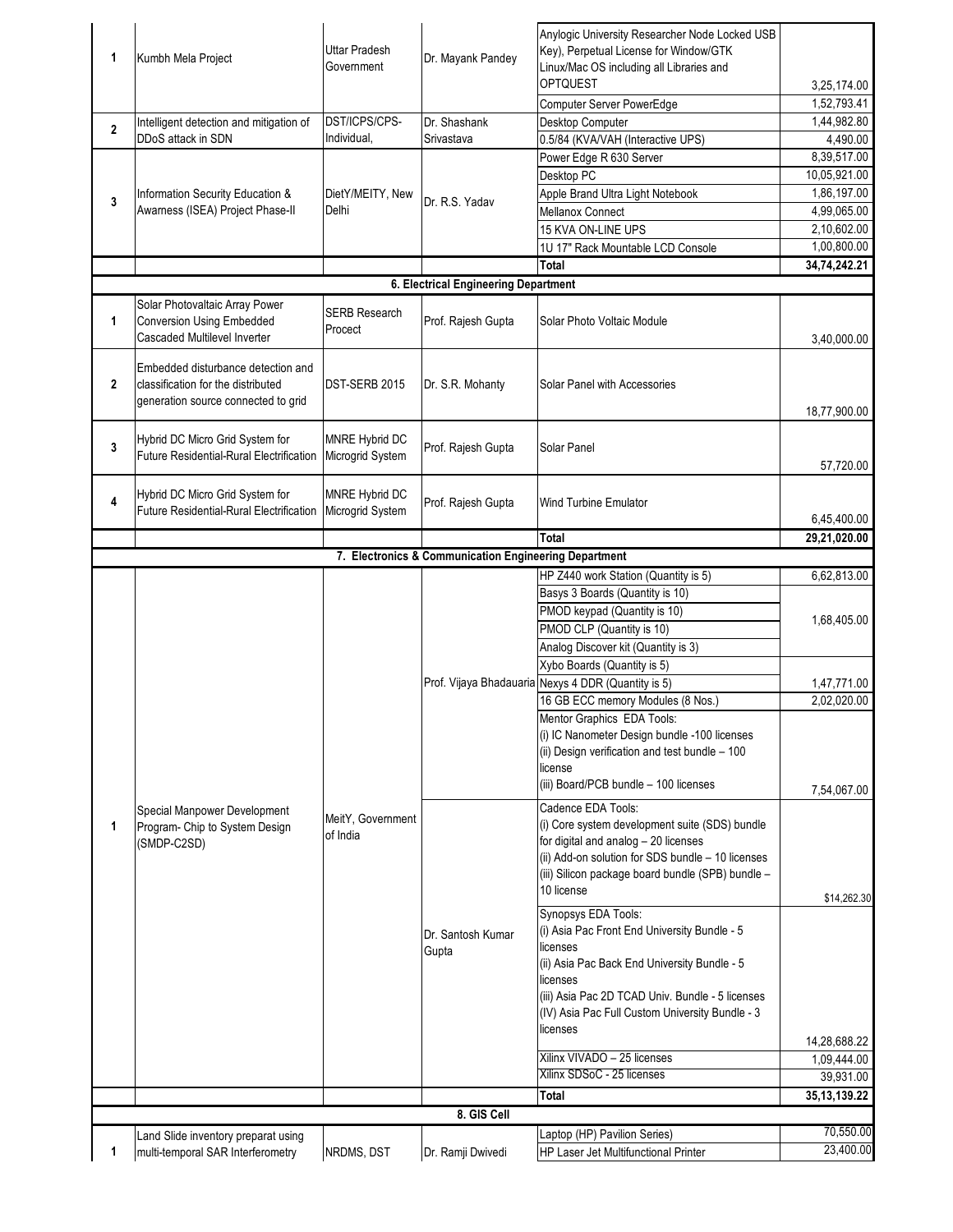|              | (InSAR)                                                                                                                                        |                                                                         |                                       | Workstation                                                                                         | 1,56,000.00                 |  |
|--------------|------------------------------------------------------------------------------------------------------------------------------------------------|-------------------------------------------------------------------------|---------------------------------------|-----------------------------------------------------------------------------------------------------|-----------------------------|--|
| $\mathbf{2}$ | Multi-Temporal Interferometric SAR<br>(MT- InSAR) studies for near ral-time<br>landslide monitoring                                            | <b>RESPOND</b>                                                          | Dr. Ramji Dwivedi                     | Workstation                                                                                         | 2,49,900.00                 |  |
|              |                                                                                                                                                |                                                                         |                                       | Total                                                                                               | 4,99,850.00                 |  |
|              |                                                                                                                                                |                                                                         | 9. Mathmatics Department              |                                                                                                     |                             |  |
| 1            | Early career Research Award (2018-<br>21) Mathematical Simulation of<br>Nanoparticles as Drug career on Blood<br>Flow through a stentic Artery | <b>SERB</b>                                                             | Dr. B. Vasu                           | High END Workstation                                                                                | 49,35,500.00                |  |
| $\mathbf 2$  | Hydrodynamics modelling of complex<br>Porous memranes and their<br>applications in Engineering Science                                         | <b>SERB</b>                                                             | Dr. Pramod Kumar Yada                 | Laptop Dell<br>Laser Printer Make: HP<br>Mathematica II.x on windows Node Lock License              | 89,991.00<br>32,920.00      |  |
| 3            | Numerical studies of effects on human-<br>heart due to growing blockage in<br>coronary artery                                                  | <b>DBT</b>                                                              |                                       | Apple Macbook Pro coe 1-56th                                                                        | 85,080.00<br>1,27,990.00    |  |
| 4            | Numerical Simulation of Elliptiv<br>interface problems Arising in Steady<br>State Heat Conduction in Composite<br>Systems                      | <b>CSIR</b>                                                             | Prof. Manoj Kumar                     | <b>HP LaserJet Printer</b>                                                                          | 35.545.00                   |  |
|              |                                                                                                                                                |                                                                         |                                       | Total                                                                                               | 53,07,026.00                |  |
|              |                                                                                                                                                |                                                                         | 10. Mechanical Engineering Department |                                                                                                     |                             |  |
|              |                                                                                                                                                |                                                                         |                                       |                                                                                                     |                             |  |
| 1            | Cylindricaal Electrolytic Magnetic<br>Abrasive Machining (C-EMAM)<br>Development, Modeling and<br>Optimization                                 | <b>Counsil of Scientific</b><br>and Industrial<br>Research New<br>Delhi | Prof. Vinod Yadava                    | Portable Gaussmeter                                                                                 | 1,20,000.00                 |  |
|              |                                                                                                                                                |                                                                         |                                       | Go Pro Hero 7 Camera                                                                                | 28,790.00                   |  |
|              |                                                                                                                                                | Department of                                                           |                                       | Pixhawk controller                                                                                  | 48,580.00                   |  |
| $\mathbf{2}$ | $T-32$                                                                                                                                         | Science of<br>Tecnology (DST)                                           | Dr. J. C. Mohanta                     | Dell Precision 3630 Tower                                                                           | 1,22,760.00                 |  |
|              |                                                                                                                                                |                                                                         |                                       | Laptop Core I (Internal 8550H) 8th gen                                                              | 90,300.00                   |  |
|              |                                                                                                                                                |                                                                         |                                       | Sujata Dynamix Mixer- Gender 900W                                                                   | 5,000.00                    |  |
| 3            | Green Composite Prepared by Waste<br>Sugarcane Bagasse and Poly Lactic                                                                         | <b>Counsil of Science</b><br>and Technology,                            | Dr. M. K. Gupta                       | Brother DCP-L2520D Mono Laser Multi Function<br>Centre                                              | 1,13,12,005.00              |  |
|              | Acid (PLA) for Packaging Application                                                                                                           | UP. Lucknow (CST,<br>UP)                                                |                                       | Laptop Notebook (Asus X-44137020 4GB 1TB<br><b>WIN10 Pro 14)</b><br>Magnetic Stirrer with Hot Plate | 24,500.00<br>11,800.00      |  |
| 4            | Life Prediction of turbine blades under<br>coated and uncoted conditions                                                                       | <b>ARDB Project</b>                                                     | Prof. K. N. Pandey                    | Simulia Software                                                                                    | 9,78,679.00                 |  |
|              |                                                                                                                                                |                                                                         |                                       | Microprocessor Conductivity Meter/TDS/Salinity/<br>Temperature Meter                                | 15,800.00                   |  |
|              |                                                                                                                                                |                                                                         |                                       | CRO 20 Analogue MHz Oscilloscope (HTC &<br><b>HTC OS5020)</b>                                       | 18,800.00<br>227.00         |  |
|              |                                                                                                                                                |                                                                         |                                       | Small digital multimeter<br>Vernier Calliper Digital 6                                              | 1,700.00                    |  |
| 5            | Development and performance study<br>of Milling Electro-chemical Spark<br>Micromachining Process                                               | Council of Science<br>and Technology,<br>Lucknow, UP                    | Dr. Audesh Narayan                    | Taparia 12-inch spirit level with Magnet SLM 1012                                                   | 469.00                      |  |
|              |                                                                                                                                                |                                                                         |                                       | Electronic 10 kg Digital Weighing Scale (1 Pcs)                                                     | 435.00                      |  |
|              |                                                                                                                                                |                                                                         |                                       | Hand Tools W073100/Bosh HSN: 82051000                                                               | 1,999.00                    |  |
|              |                                                                                                                                                |                                                                         |                                       | HP Laser Jet Pro 1020 Plus with 1 Year warranty<br><b>Total</b>                                     | 10,899.00<br>1,27,92,743.00 |  |
|              |                                                                                                                                                |                                                                         |                                       |                                                                                                     |                             |  |
|              |                                                                                                                                                |                                                                         | 11. Physics Department                |                                                                                                     |                             |  |
|              | Development of ferrite semiconductor                                                                                                           |                                                                         |                                       | <b>Magnetic Stirrer</b>                                                                             | 11,130.00                   |  |
|              | composite hollow nanospheres based                                                                                                             |                                                                         |                                       | <b>Ultrasonic Bath</b>                                                                              | 16,225.00                   |  |
| 1            | sensors for enhanced bio and gas                                                                                                               | <b>CSIR</b>                                                             | Dr. Naresh Kumar                      | Autoclave                                                                                           | 17,157.00                   |  |
|              | sensing performances                                                                                                                           |                                                                         |                                       | Centrifuge                                                                                          | 21,122                      |  |
|              |                                                                                                                                                |                                                                         |                                       | Muffle Furnace                                                                                      | 24,780.00                   |  |
|              |                                                                                                                                                |                                                                         |                                       | Total                                                                                               | 90,414.00                   |  |
|              |                                                                                                                                                |                                                                         | 12. School of Management Studies      |                                                                                                     |                             |  |
|              |                                                                                                                                                |                                                                         |                                       |                                                                                                     |                             |  |